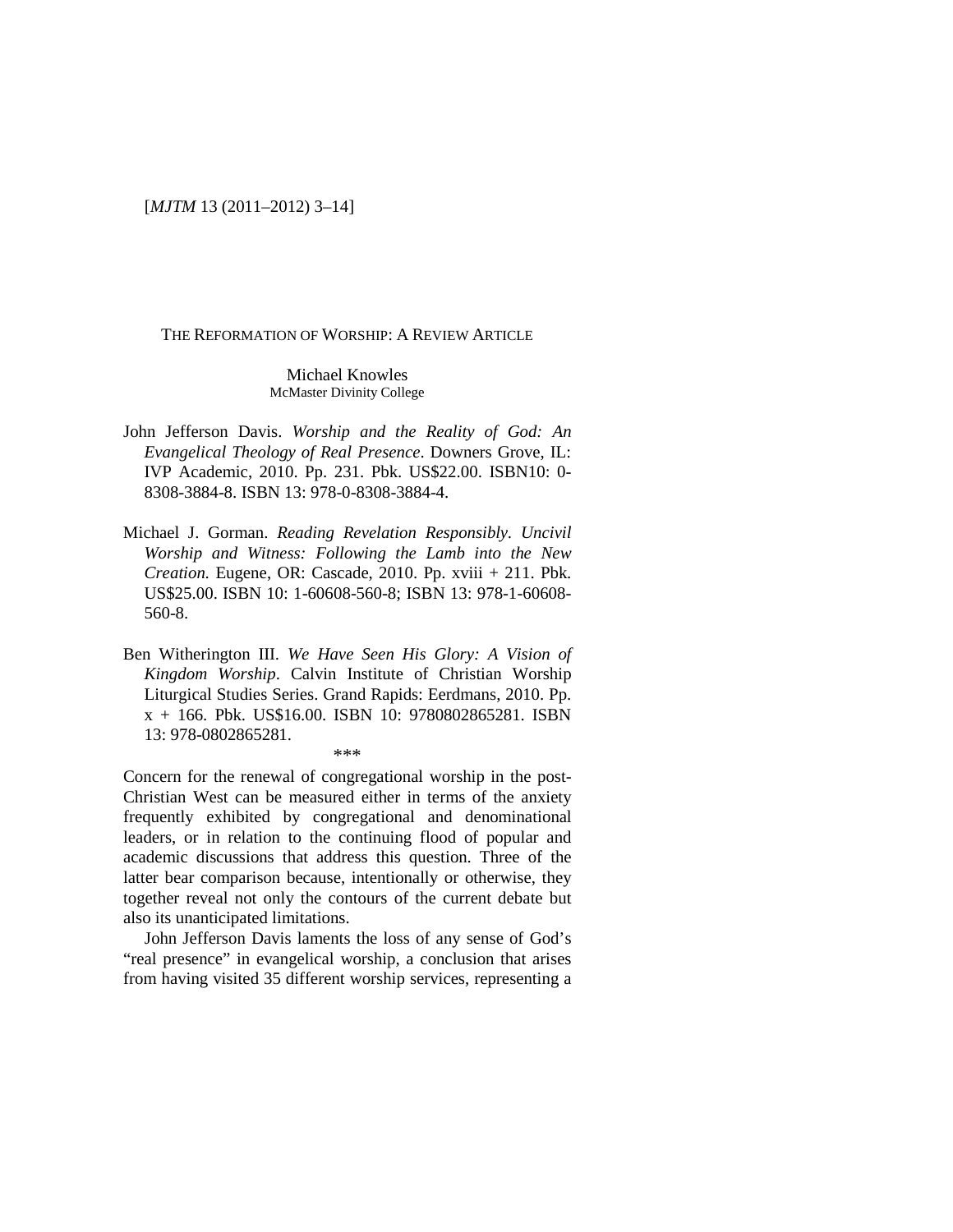range of denominations and styles, in the course of a sabbatical leave. His concern is that evangelical worship focuses attention on human agents at the expense of a transcendent and holy God, and to that extent has become theologically and liturgically impoverished. This is, ultimately, less a concern for the proper conduct of evangelical worship than a call to examine the theological world view—Davis prefers to speak of "ontology" that gives rise to proper worship. He names the alternatives that compete for our attention as scientific materialism on the one hand (with a correlative skepticism regarding miracles, the supernatural generally, and the ministry of the Holy Spirit in particular), and digital virtualism on the other (which reinforces subjectivism, elevates the role of experience, and makes the individual the arbiter of reality). In opposition to these he proposes a robust Trinitarian theism. Surveying the landscape of contemporary American evangelicalism, he calls for "a church marked by the attributes *deep, thick, different*" (32)—"deep" in terms of spirituality, "thick" in its interpersonal commitments and relationships, and distinctively "different" from mainstream American culture. According to Davis:

The renewal of contemporary worship calls for a return to the first principles and foundations of the worship experience, beginning with an examination of the fundamental nature and essential being of the *participants* involved in worship: God, the church and the self (38; emphasis original).

Thus he appeals for a new "epistemology of faith" (54) that focuses on a God who is "heavy" (substantive, non-derivative), holy (thus awesome and numinous), joyful (rejoicing in creation, and especially in redemption), beautiful (as reflected in creation), relational (according to the foundational categories of Trinitarian theology), and available (whereby humanity is invited into the inner-divine community). The church is by consequence to be considered "high" (reflecting the transcendence of God), "heavy" (reflecting the gravity of God's purpose), and "theanthropic" (embodying the dynamics of the divine-human relationship; 60–66). In contrast to individually-focused, therapeutic, and consumerist versions of the "modern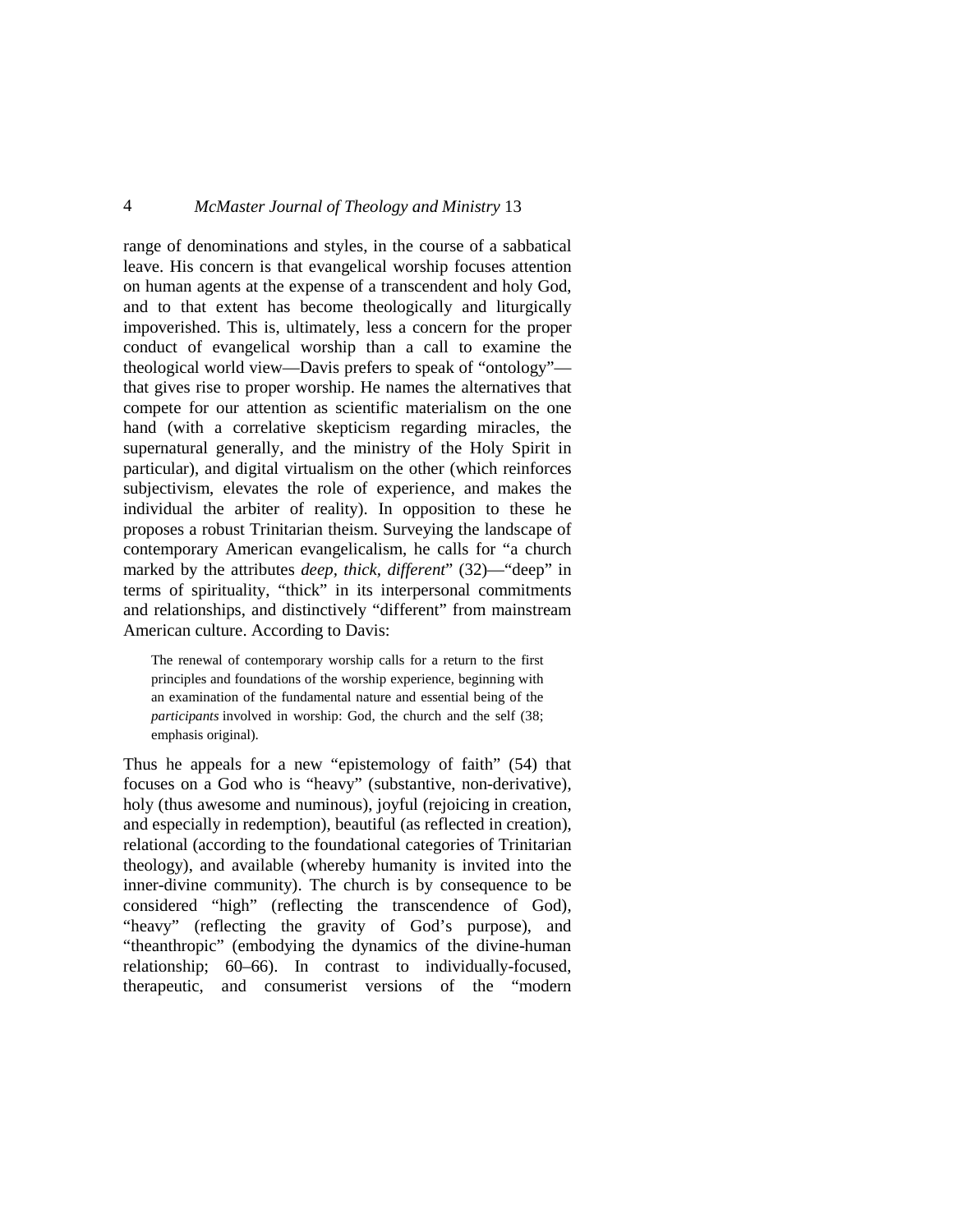autonomous self," he views worshipers as Trinitarian (having been adopted into communion with the Holy Trinity), ecclesial (characterized by reconciliation with others), and doxological (created for worship).

Against the anti-sacramentalism and iconoclasm of the Reformation, a post-Enlightenment turn to moralism at the expense of transcendence, and an emphasis on personality and performance derived from Revivalism, Davis argues for the

ontologically distinct nature of the space and time within which the worship-event takes place. The claim here is that, according to the theology of the New Testament, space and time themselves are altered and no longer ordinary space and ordinary time (92).

Worship, he contends, constitutes "sacred 'time travel'," in which "Sacred past and promised future are ontologically and not merely metaphorically present in the worship-event." "Similarly," he continues, "the spatial context of Sunday worship . . . is not ordinary space, but is transformed, spiritually, into sacred, kingdom space" (92–93). In practical terms, this leads Davis to advocate a "fourfold pattern of biblical worship" consisting of "gathering, ministry of the Word, ministry of the table, dismissal" (97). Notwithstanding his earlier disparagement of the digital realm, Davis invokes digital analogies, in particular virtual reality, to illustrate his argument (the communion of saints as akin to participation in the simulated "World of Warcraft" [107–10]; the Spirit as a holographic projection of Christ "into the midst of the believing church gathered around the table" [164]).

Following a lengthy historical review that cites (amongst many others) Luther, Zwingli, and Calvin, he affirms the "real presence" of Christ at the Eucharist. Intending to call the church back to a "right administration of the sacraments," Davis is optimistic that a new appropriation of traditional formularies (e.g., the *sursum corda*; "Christ has died, Christ has risen, Christ will come again") and frequent eucharistic celebration will together serve as effective means of congregational revitalization (165–66). But this thesis is subject to a simple test: if better liturgy produces better churches, then traditionally liturgical/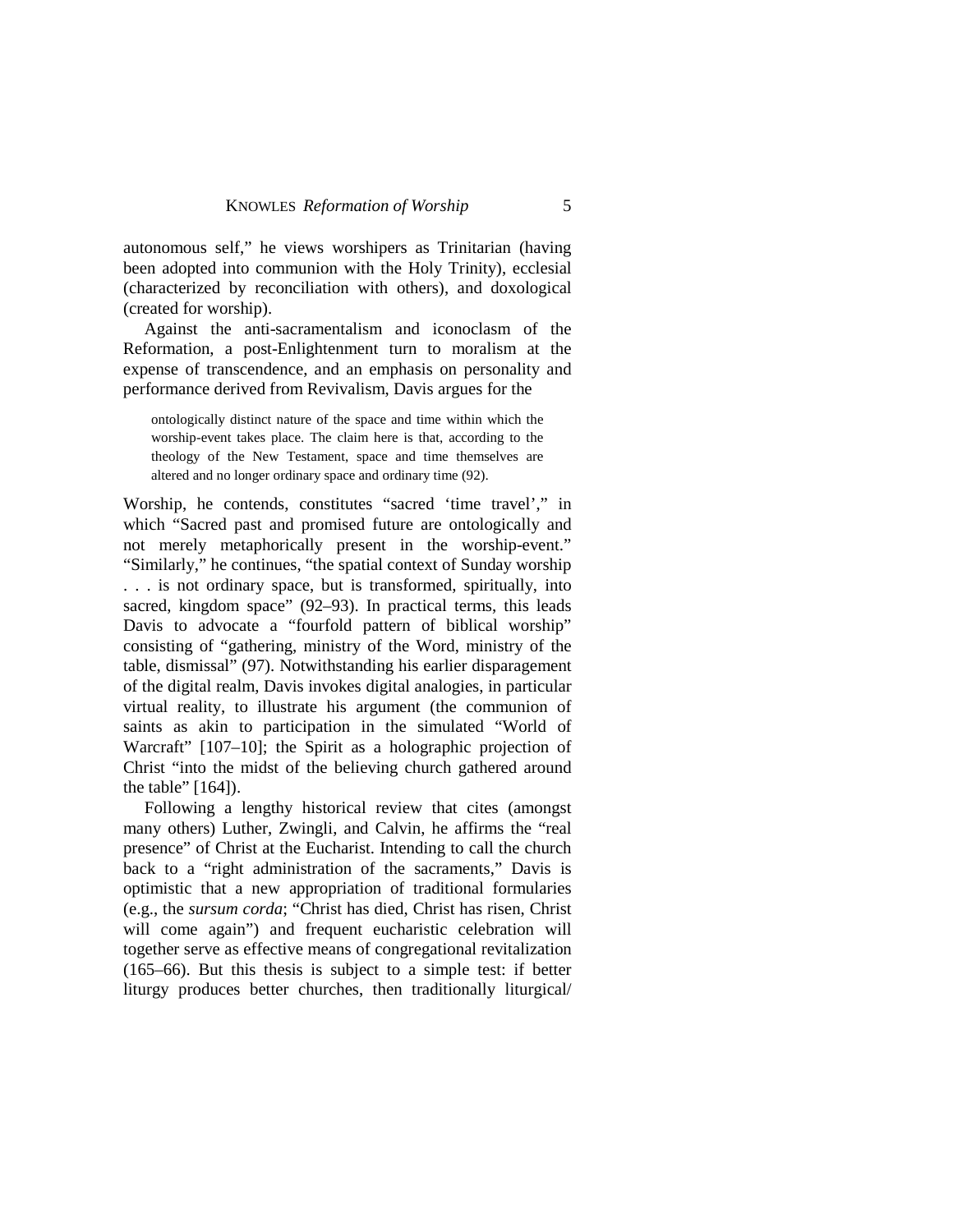sacramental congregations should, on the whole, be thriving. That they are in no better shape than the constituency Davis seeks to address is, to say the least, problematic for his argument.

It is clear that, for Davis, a robust theological and historical understanding is essential to proper worship: better *understanding* makes for better worship. But this is an assumption, and not entirely consonant either with Davis's emphasis on the renewal of praxis, or with his own report of having experienced a ""glorious"... sense of the presence of God" in worship, the power of which he attributes not to liturgical acumen, but to intercessory prayer (197 n. 25). Furthermore, an unacknowledged conflict arises in the course of this discussion. On the one hand, Davis states unequivocally that "throughout the Bible . . . the initiative in true worship is God's" (62). In Exodus, for example,

it is God who has "called the meeting" at his own initiative, not the people . . . God is the central actor in biblical worship, not the people; the people assemble at God's command, and they respond to his actions and directive words (98; cf. 99 n. 43).

Modern evangelicals need to rediscover the biblical truth that in true worship it is God, not us, who is the central reality and the central actor (100).

But this sense of divine priority is difficult to reconcile with the foregoing discussion of liturgical renewal, or with explicit statements that seem to assume the opposite:

*When* the church gathers itself together intentionally as a church, in the name of the Lord Jesus, as an assembly of God for the worship of God, *then* God himself is present, and the church can experience its full theanthropic and anthropological weight . . . (66; emphasis added).

Christian churches need to *constitute in their practices*—especially in their practices of worship—alternative plausibility structures that can *embody and experience* the presence of the divine . . . (83; emphasis added).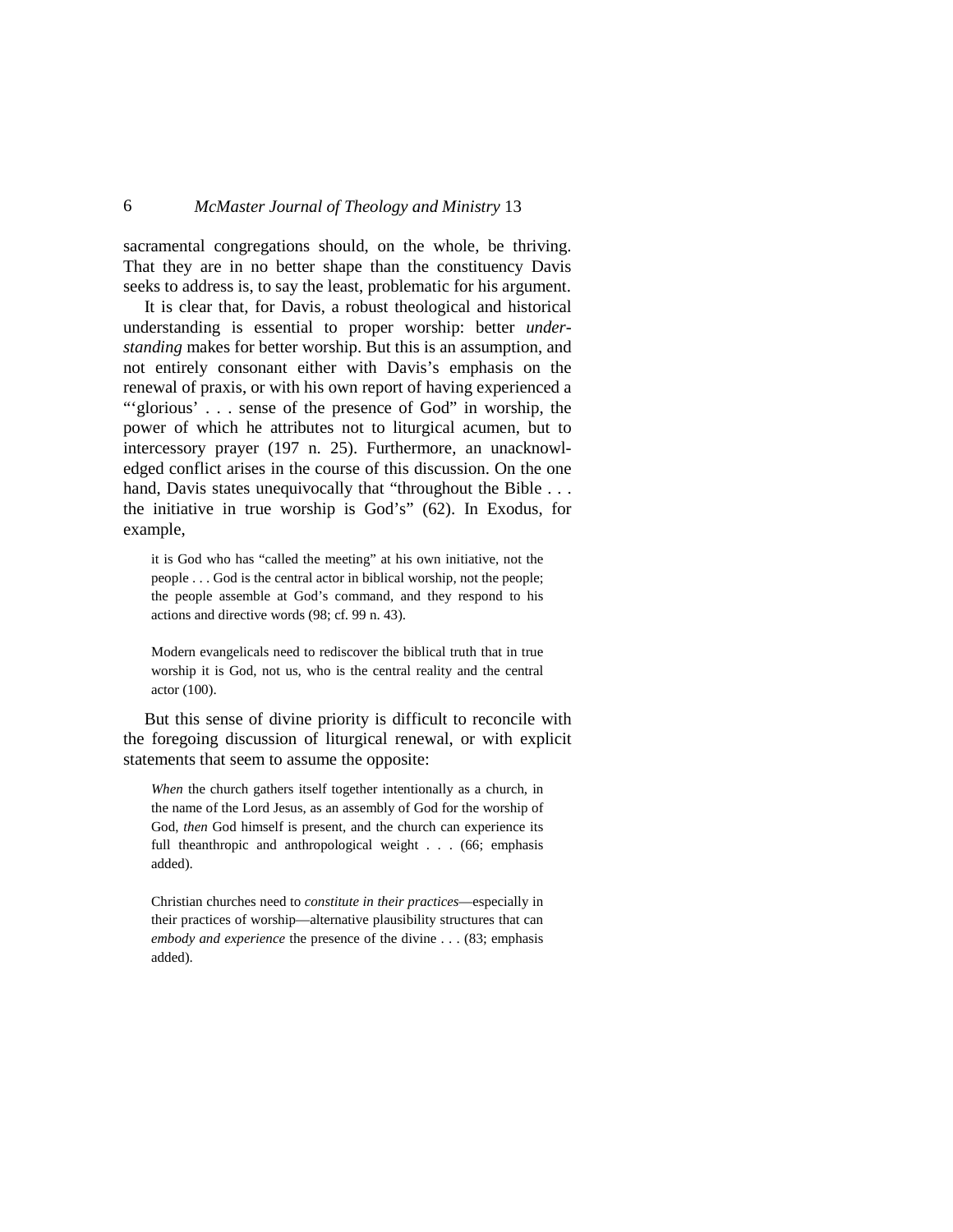A concluding chapter ("From Ontology to Doxology: From Theory to Practice in Worship Renewal") essentially recapitulates the foregoing argument in practical terms, once more affirming "the real presence of God as the central reality of every worship service" (173), reiterating the church's uniquely "theanthropic" and "charismatic" identity, and offering various practical suggestions for worship leadership. Here the term "theanthropic" bears closer scrutiny:

The church is unique because it is, at the core of its being, in its fundamental reality, the only theanthropic ("God-bonded-to-man") reality in the universe, the likes of which never has been seen before and never will be again, a reality in which the members are bonded forever to the triune God—the gold standard of reality—in the communion of the Holy Spirit (176).

Although Davis contends that "our theanthropic union with God the Father [is] through Jesus Christ, in the communion of the Holy Spirit," surely his argument makes claims for the church that apply more properly—and uniquely—to Christ. More specifically, this proposal seems to overlook the vicarious humanity of Christ (as articulated by Athanasius and Calvin, and reiterated more recently by T. F. Torrance and Andrew Purves), a proper appreciation of which maintains the priority and unsubstitutable character of Christ's ministry on behalf of the  $church<sup>1</sup>$  $church<sup>1</sup>$  $church<sup>1</sup>$ 

This theological distinction points to an unresolved tension that underlies the book as a whole (and much of evangelical worship as well): why, if the church is by nature "high, heavy, and theanthropic," does its worship so often fail to express this truth? Conversely, if this is antecedently the church's true character, in what way might adjustments to worship *practice* serve to effect congregational renewal? Stated differently, while Davis properly insists that "in true worship it is God, not us, who is the central reality and the central actor" (100), much of his argument focuses instead on human agency. A clearer resolution

<span id="page-4-0"></span><sup>1.</sup> See, for example, Andrew Purves, *Reconstructing Pastoral Theology: A Christological Foundation.* Louisville: Westminster John Knox, 2004, 47–77.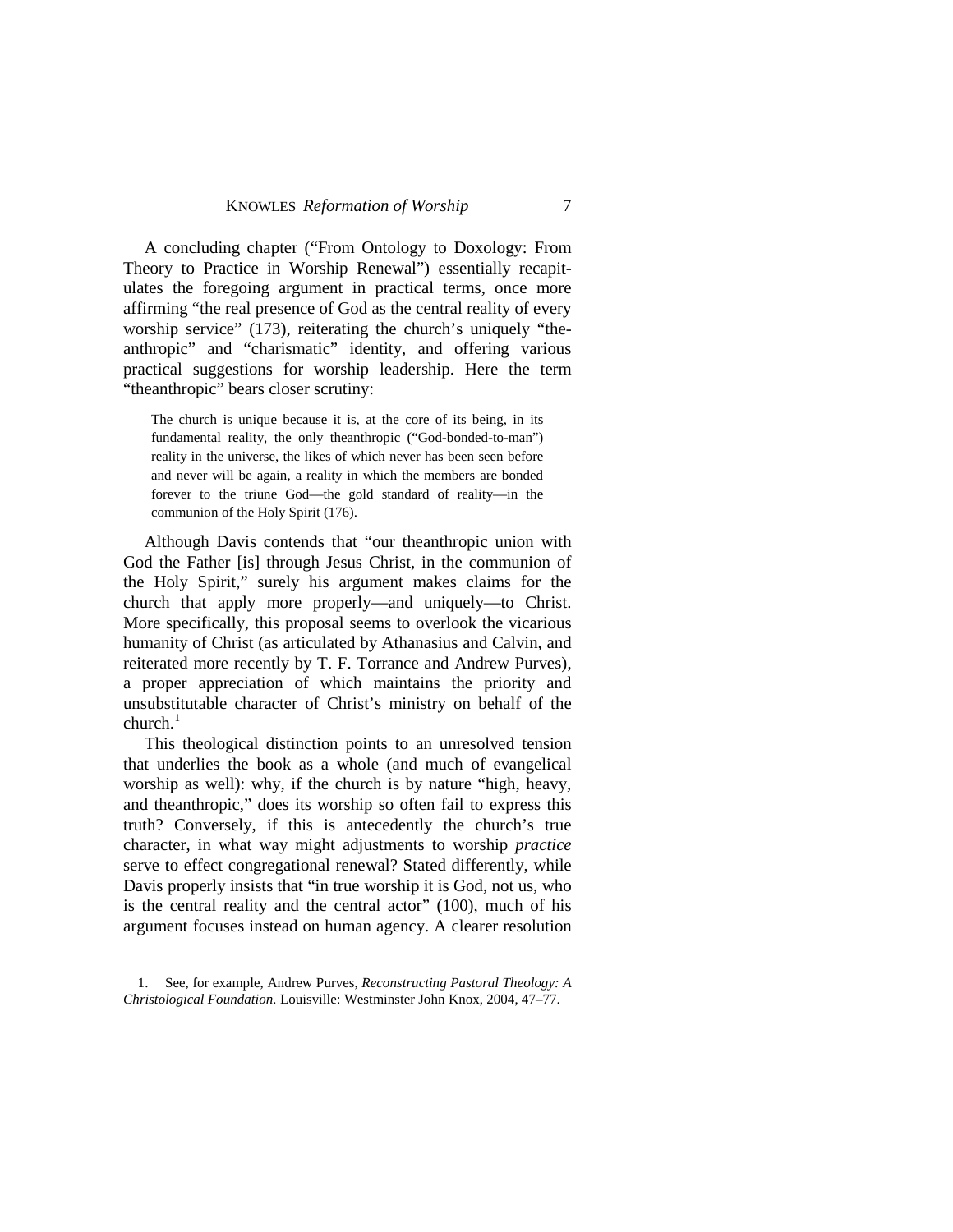to the basic question of "who does what" is, surely, critical to any rediscovery of biblical worship. Still, Davis is by no means alone in being unable to solve this impasse.

Not unlike those of Davis, Ben Witherington's observations on worship were occasioned by two considerations: the absence of any comprehensive treatment of the subject by other biblical scholars, and the experience of pastoring six churches in the course of a thirty-year academic career.

He begins with an exposition of the conversation between Jesus and the Samaritan woman in John 4, concluding that "Jesus is inaugurating a worship without temples, priests and literal sacrifices, all of which are said to be fulfilled by and in Jesus" (8). Next comes an exposition of Revelation 4 and 5, much of which reproduces the text of a lengthy sermon (13–20). Here Witherington observes, "The chief aim of worship is that we be caught up in wonder, love, and praise of God, and thereby get a glimpse of the heavenly worship which happens when and as we are worshipping" (19). How this should transpire is less clear: again, such worship is apparently initiated by God (21), yet according to Witherington, John of the Apocalypse likely prepared himself beforehand to receive the heavenly vision ("he had already immersed himself in the divine presence before the vision came . . . he had prepared his heart to worship, he had repented of his sins . . . and so he boldly approached the Presence"; 17), and therefore so must we. In the ensuing treatment of 2 Cor 3:18, Witherington proposes that while it is God who transforms the worshipper, "Adoration is the means of our glorification. Glorifying God is the means of our transformation into Christ's image" (25). Likewise in the discussion of Rom 12:2 ("do not be conformed . . . but be transformed"), the key verbs are said to refer "to a constant and ongoing process that requires one to work at de-enculturating oneself and reorienting oneself" (37–38). Yet this assertion ignores the theological implications of the passive voice in both verbs. In each case the implication seems to be that proper conduct on the part of the church is essential to true worship; indeed that worship, rightly performed, creates the vision of which it speaks.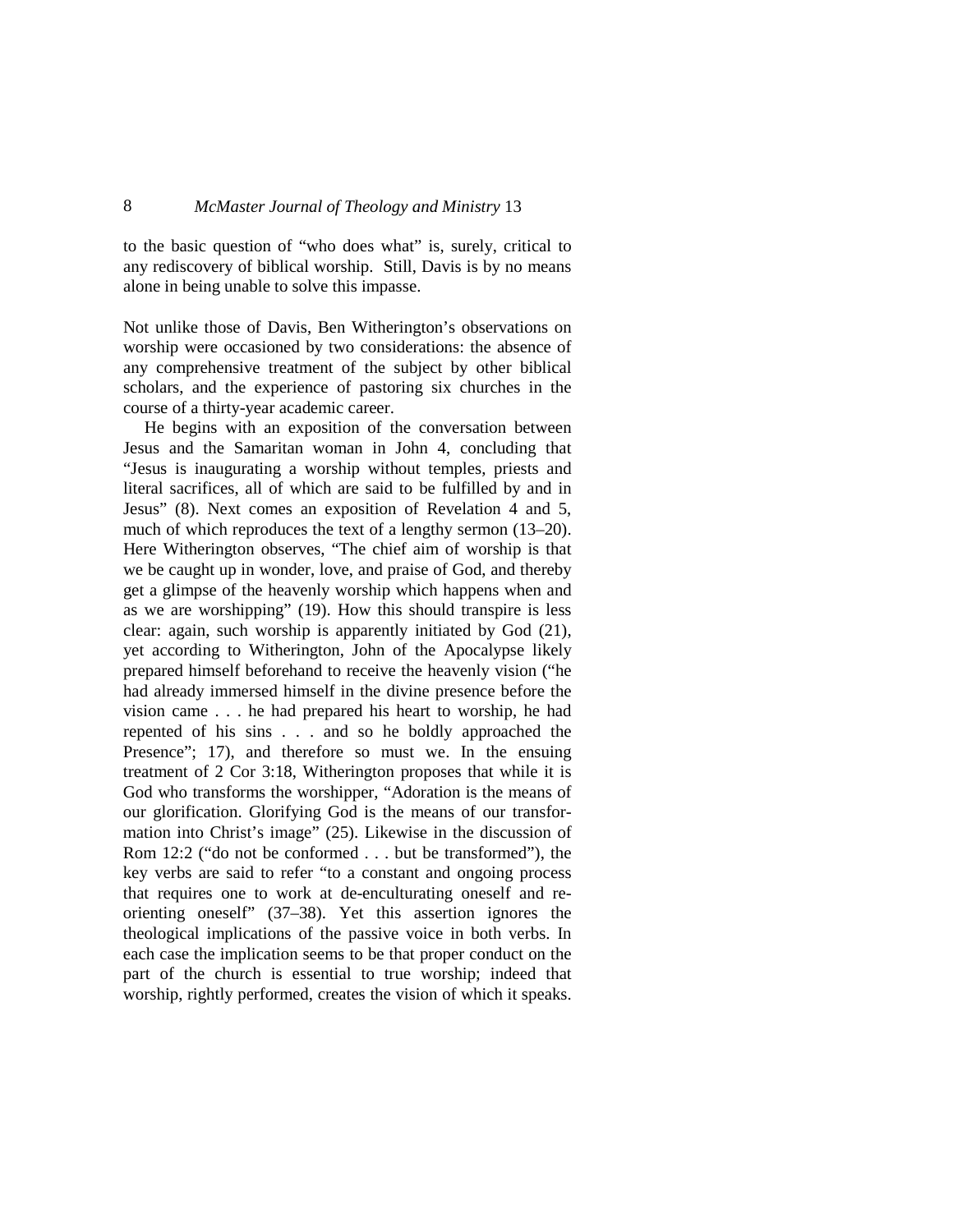If this is the case then, as Davis also argues, improvements to the conduct of worship might be expected to improve the congregants' experience of worship. As previously, however, such a proposal raises difficult theological issues: particularly in light of Christology, in what way does worship constitute a theological vision when worship itself is ostensibly a response to that vision?

Witherington deals at some length with questions of Jewish influence on the worship of the early church: theological discontinuity, in that Jewish worship is oriented to rest and Sabbath, whereas Christian worship looks forward to the fulfillment of the new creation (Chapter 3); continuity in the adoption from synagogal practice of structured worship, hierarchical leadership structures, and the use of purpose-built edifices (Chapter 4). Next comes an exposition of Eph 5:18–20 and Col 3:16–17 ("psalms, hymns, and spiritual songs"): "What these verses suggest is both old and new elements in Christian worship when it came to music" (66). This leads to discussion of doxological fragments embedded in the New Testament (Phil 2:6–11, Jude 24–25, Heb 13:20–21) and an extended exposition of the Lord's Prayer (according to Matthew) in relation to chapter 10 of the *Didache* (68–84).

Chapter 6, "Illuminating the Good News," addresses "The Oral and Rhetorical World of the Apostles." The chapter begins with an introduction to and defense of rhetorical analysis of New Testament letters as documents intended for oral performance (with a corollary dismissal of epistolary analysis). Next comes lengthy discussion of "The Preaching of Early Christian Orators" (Hebrews as alternating between *synkresis* and paraenesis; First John as "epideictic rhetoric"; James as diatribe and enthymematic argumentation; First Corinthians as "deliberative discourse"; 98–122). The relevance of this section to an understanding of worship as an activity in its own right, whether ancient or modern, is unclear at best. The same observation applies to the treatment of Paul's refusal to accept remuneration from the Corinthian church (123–26). As the footnotes indicate, much of this material appears to represent a condensation of discussions that the author has published in fuller form elsewhere. To this point, one gets the impression of a series of notes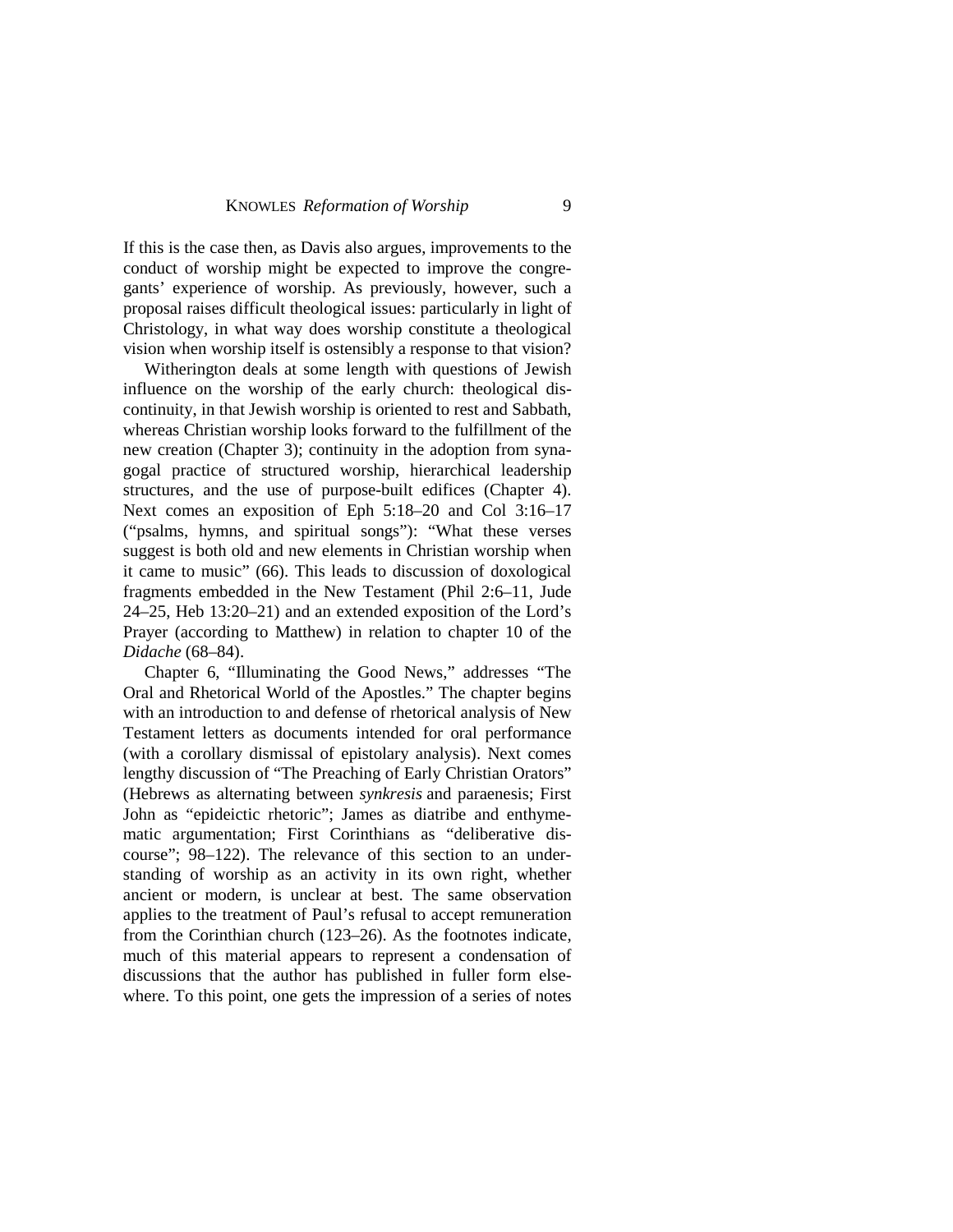and observations only loosely organized under the heading of "worship," but lacking a single, consistently argued thesis.

The last two chapters are perhaps the strongest section of the book, as they come closer to articulating the theological vision that, for Witherington, underlies Christian worship. As he observes in relation to Col 2:20–23:

I submit that Christian worship should be living out of the new realities, the new life we have in Christ, the new focus on the heavenly Christ who will one day return, and not focussing on anything earthly: the old earthly forms of worship, the old ascetical practices, the old ethnic, social, and secular distinctions . . . In short, all actions should be doxological (135–36).

This is followed by sensitive and thoughtful discussions of the place of work (and Sabbath) in relation to prayer and worship within the new creation inaugurated by Christ (139–40), and of Paul's ethic of mutual responsibility (2 Thess 3:6–13; Gal 6:2–6) within the community of faith. Chapter 8 ("Doxology: The End and Aim of All Things") continues to draw together the diverse strands of the foregoing discussion, emphasizing the priority of theological substance over style (154), with particular attention to doxology ("The focus must be on God and the glory must be given to God," 154) and Christology ("Christian worship should most often have a Christocentric focus," 155).

At this point, however, the same critical tension between human and divine agency emerges once more: "The Bible says that without vision the people perish, and this is especially true without a vision of proper worship, for *worship is the means God uses to mold us into our better selves*" (150; emphasis original). If that is indeed the case, surely John Jefferson Davis has nothing to complain about: faithful worship should, of necessity, successfully invoke the reality of which it speaks. Conversely, if Davis's complaints are valid, Witherington needs to account more fully for his assertion, and provide an explanation of how such transformation actually takes place. Although its title promises *A Vision of Kingdom Worship*, perhaps it would be fairer to say that this book for the most part describes selected components of first-century Christian worship *practice*, without,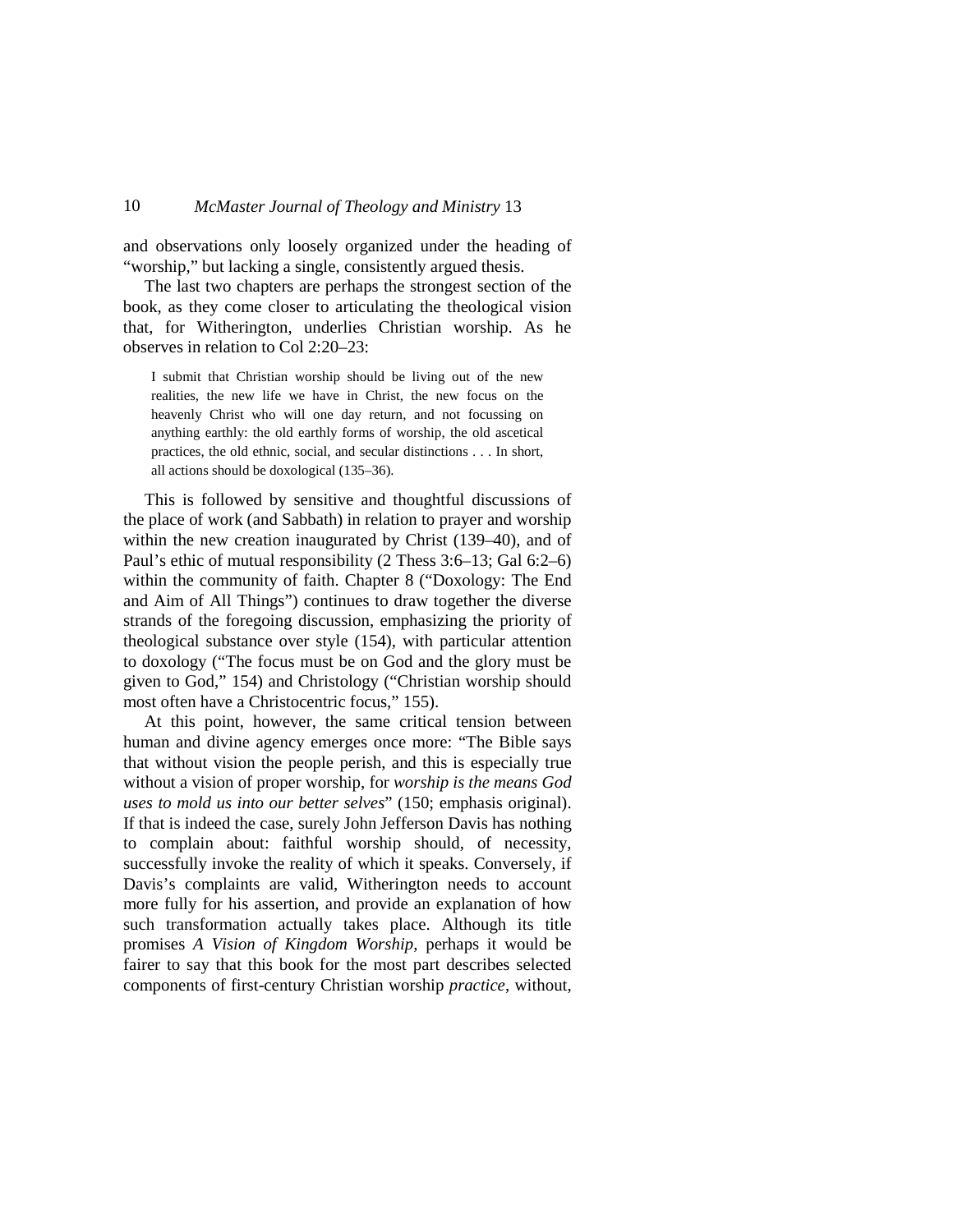however, adequately exploring the actual vision that gave (and gives) rise to such worship, or makes worship possible in the face of human inadequacy. For that we must turn to the worship of John on Patmos.

In many ways the most helpful of the three studies is Michael Gorman's treatment of the book of Revelation, which is unexpected because explaining worship is only one aspect of the author's broader exegetical purpose. Yet in the course of exposition Gorman manages to describe the inner dynamic of worship, attending less to matters of "when," "where," and "how" (the primary focus of the previous two works) than to the more central question of "why": "As a prophetic summons to firstcommandment faithfulness, Revelation is both a call to worship the true God and a call to forsake all false deities" (34). Worship, Gorman affirms, is essentially a political gesture, a public declaration of one's allegiance and orientation to that which is theologically (and therefore also socially, politically, and culturally) absolute. The difference in this case is that the Book of Revelation is explicit about the vision—or visions—that impel worship, and the distinctive gestures to which different visions give rise.

Where Gorman ventures next will occasion a sharp intake of breath on the part of at least some readers, for we are treated to an extended, carefully nuanced discussion both of Roman imperial theology (including worship of the emperor) and—in painful detail—of American civil religion. This juxtaposition provides the context for Gorman's main thesis: "*Revelation is a manifesto against civil religion and a summons to uncivil worship and witness*" (55). Such analyses are not new, but what makes Gorman's treatment striking is his intentional address to that segment of the American church which—ironically—values the Book of Revelation most highly:

I would contend, in fact, that the most alluring and dangerous deity in the United States is the omnipresent, syncretistic god of nationalism mixed with Christianity lite: religious beliefs, language, and practices that are superficially Christian but infused with national myths and habits. Sadly, most of this civil religion's practitioners belong to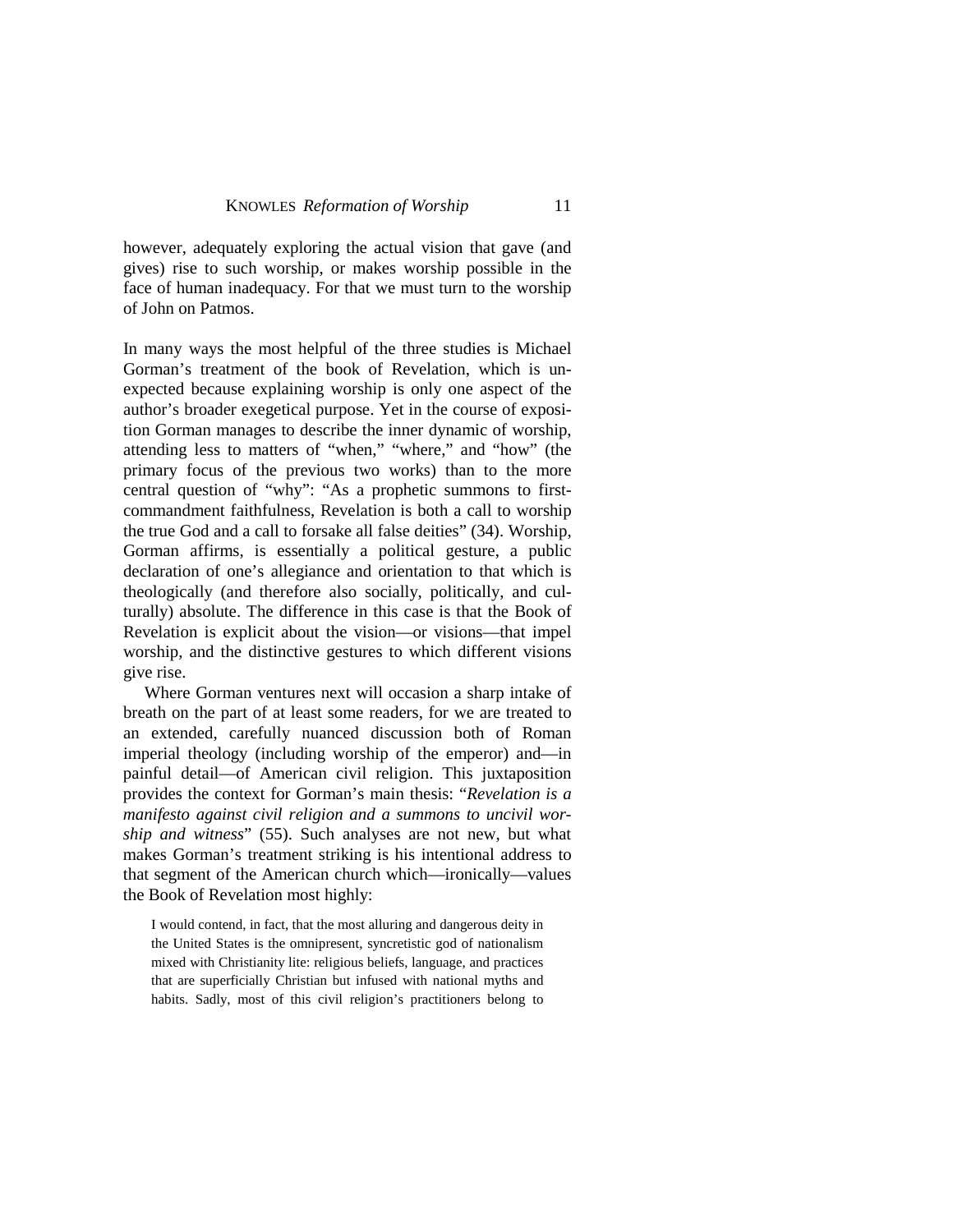Christian churches, which is precisely why Revelation is addressed to the seven *churches* (not to Babylon), to all Christians tempted by the civil cult (56).

Such an approach will not endear the book to its intended audience, any more than will Gorman's extended critique of the "Left Behind" series (and its take on Revelation) in the following chapter, or his deconstruction of historical dispensationalism.

More positively, Gorman's particular contribution is to expound the proper rationale for authentic worship, which is a renewed vision of God such as that which John experienced on the island of Patmos: "Revelation provides this vision of 'uncivil' worship . . . centered on the throne of the eternal holy God and the faithful slaughtered Lamb, and on the coming new creation" (76). Accordingly, Gorman identifies the throne room scene in Revelation 4–5 as the theological anchor and "hermeneutical . . . key" (103) for the book of Revelation as a whole. Worship, in this view (and not just the worship depicted within the book itself), begins with a vision of the Lamb who was slain, and his redemption of creation by means of paradoxical "power in weakness," thereby revealing the true character and purpose of God. For readers familiar with Gorman's approach to Paul (especially *Cruciformity: Paul's Narrative Spirituality of the Cross* [Eerdmans, 2001] and *Inhabiting the Cruciform God: Kenosis, Justification, and Theosis in Paul's Narrative Soteriology* [Eerdmans, 2009]), this interpretation will come as no surprise. But such an approach is especially relevant in the case of Revelation, both because of the powerlessness of its original recipients and (more pertinently) because of a tendency on the part of some to read the book today in a manner that buttresses their own theologies of "coercive divine power" (111).

This is not to say that Gorman has an obvious political or theological axe to grind: he is content, rather, simply to sketch out the essential plot contours and key players in the eschatological drama. Here a central theological dynamic of Revelation is the contrast between true and false worship: between the demonic powers and human institutions that claim ultimate allegiance, and God who alone is worthy of it. "Faithful witness"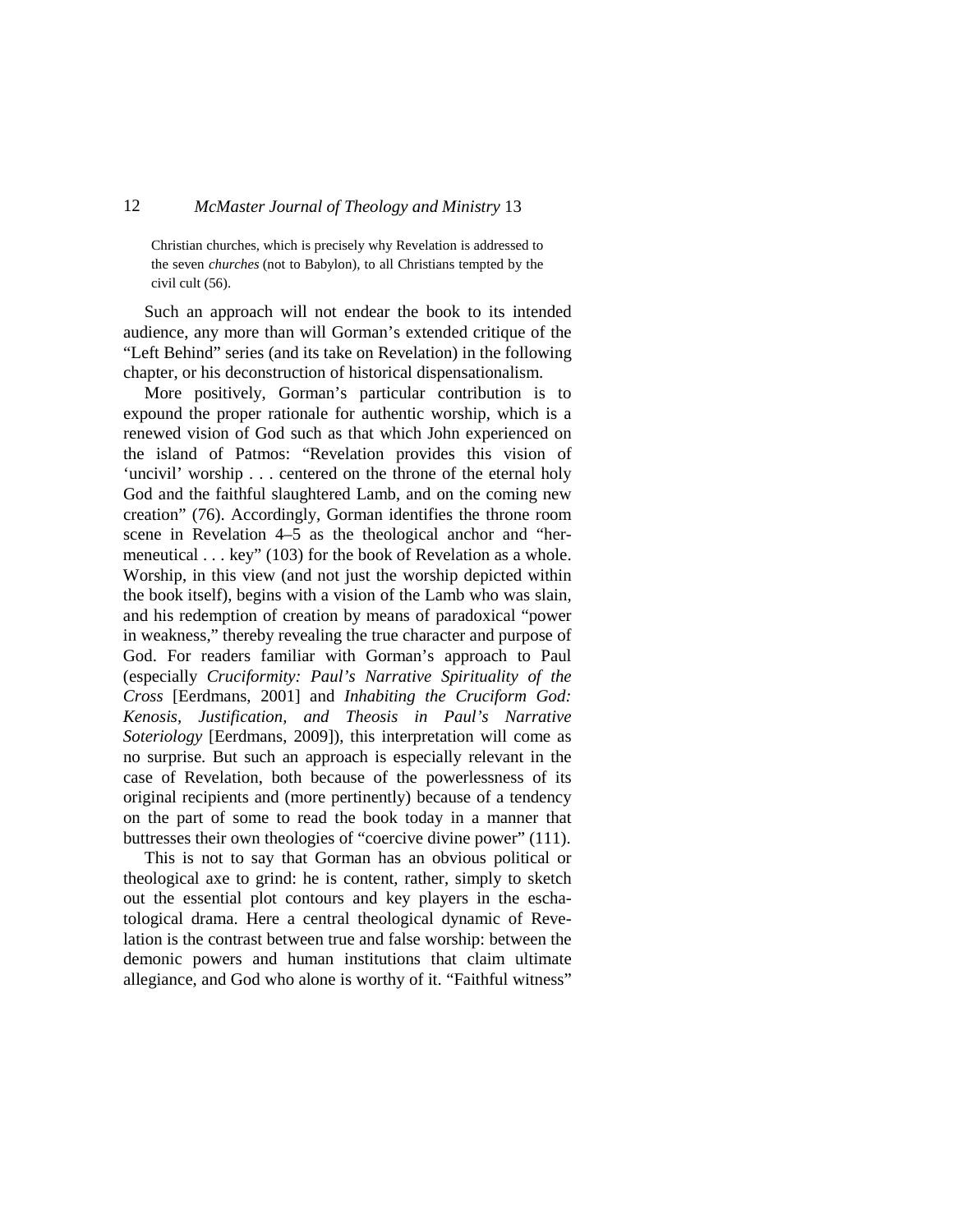in this context is thus a matter of faithful, rightly oriented worship, whether or not it succeeds in persuading others to follow suit (132). Rather than inveighing against contemporary evils, however, Gorman to this point maintains a light touch, identifying areas where the book of Revelation should inspire more careful theological reflection. Foremost among the latter are the question of whether followers of the slain Lamb may serve in the military, and how Christian economic practice can "promote justice and the healing of the nations" (149).

As might be expected, much of the discussion focuses on the problematic issue of divine judgment, and of the role of the saints in its execution. Here Gorman affirms that the saints' cry for justice (Rev 6:9–11; 19:1–4) is itself an expression of worship, which celebrates the righteous agency of God rather than seeking retribution or taking up arms: "The church celebrates the victory it has longed for only because the judgment of Babylon means the salvation of the world" (158). Likewise the vision of a harmonious human community—the "New Jerusalem"—with which Revelation concludes is implicitly liturgical. From this perspective worship is less an activity to be conducted at a particular time or place, or in a particular manner, than it is an integral aspect of life in the presence of God: there is no temple in the city because "its temple is the Lord God the Almighty and the Lamb" (Rev 21:22; so pp. 163, 166–67).

In the last analysis, worship is a function of spirituality, the focus of Gorman's concluding chapter. Indeed, "worship" heads a list of seven topics that he discusses in summarizing the "performative or narrative spirituality" (178) inculcated by this book. Here Gorman's critique of civil religion becomes more pointed, as he urges the church to abandon its customary celebration of "syncretistic patriotism" in favor of faithful testimony to the suffering and triumphant Lamb:

That this self-evident truth about worship seems so odd, so radical, simply demonstrates how comfortable the church has become in bed with the beast.

The choice between the two, Gorman insists, "*is an either-or proposition with very serious consequences*" (179–80; emphasis